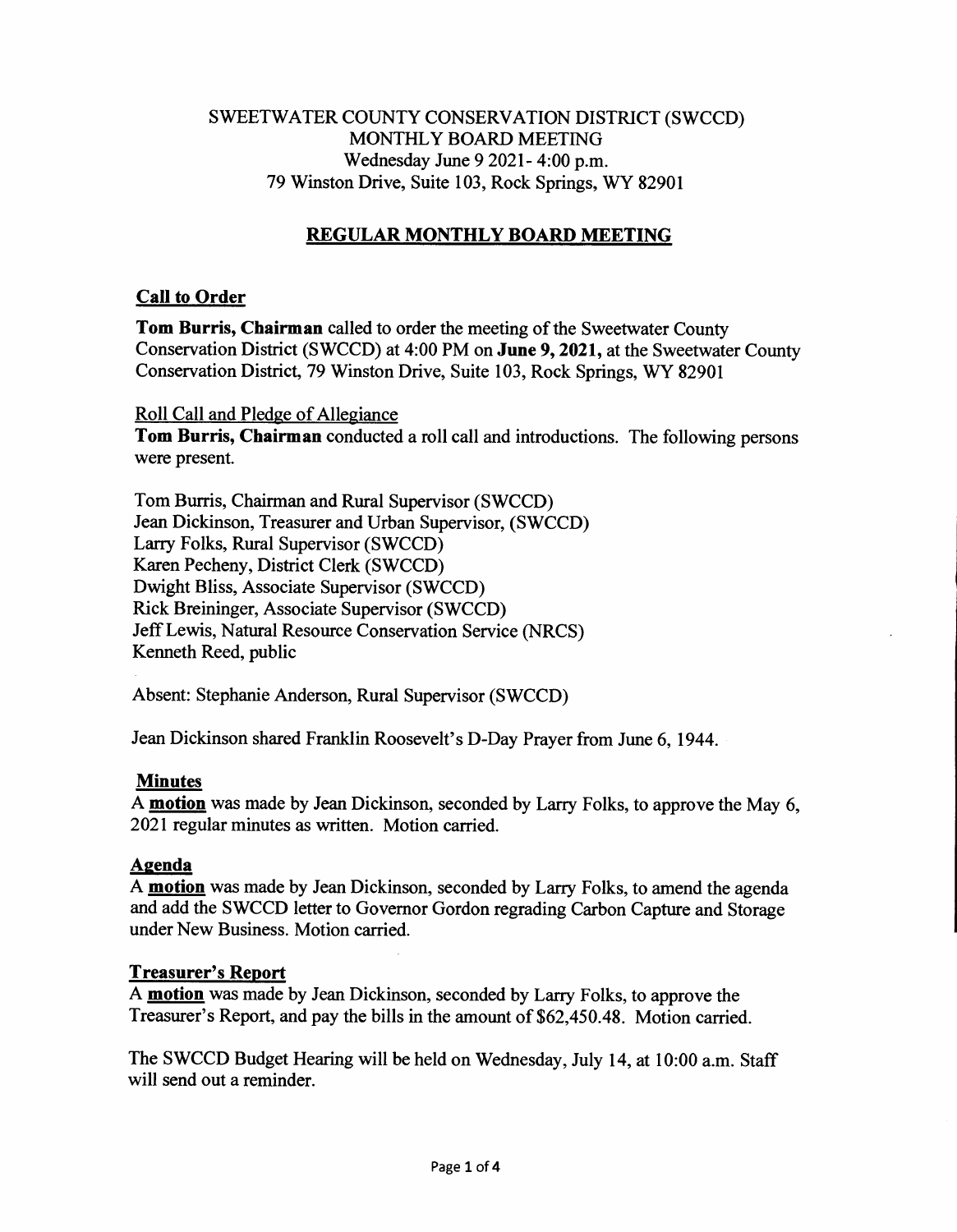## **Special Reports**

## Jeff Lewis, Natural Resource Conservation Service (NRCS)

- Recently completed a leadership program and said the agency is shorthanded.
- Nate Matlack is now the acting Area Conservationist. (AC)
- Finished all contracting for Sweetwater and Uinta Counties.
- Reported on a Soil Health Day in Lonetree, WY. Lewis will send out the information. (September 8)

## **Unfinished Business**

#### Drop Structure Maintenance

Folks said he would make contact with D&D regarding the maintenance.

#### EDE Professional Services

The information was included in Supervisor packets.

Dwight Bliss, SWCCD Office Update and Discussion

- Reported on the moving schedule and timeline for the new office space in Green River. (behind schedule — possible mid/late June completion)
- Rock Springs SWCCD office phones will be shut off and transferred to the Green River office to take messages. (307-875-4995)

#### Special Meeting

The Board scheduled a June 24 meeting to pay the final payment from small water. Staff will send out a reminder to the Board and advertise the meeting. (8:00 am phone call).

#### **New Business**

Pre-Decisional -CLG comments

Draft Environmental Assessment (EA) for the Raven Solar Energy Project.

A **motion** was made by Jean Dickinson, seconded by Larry Folks, to ratify the comments that were submitted. Motion carried.

Annual Awards Program

Staff was directed to add to the July  $1<sup>st</sup>$  agenda for discussion.

#### BLM Project Close-out letter expires 9-30-21

Staff will check on the close-out procedures and check with Justin Caudill on another agreement with BLM.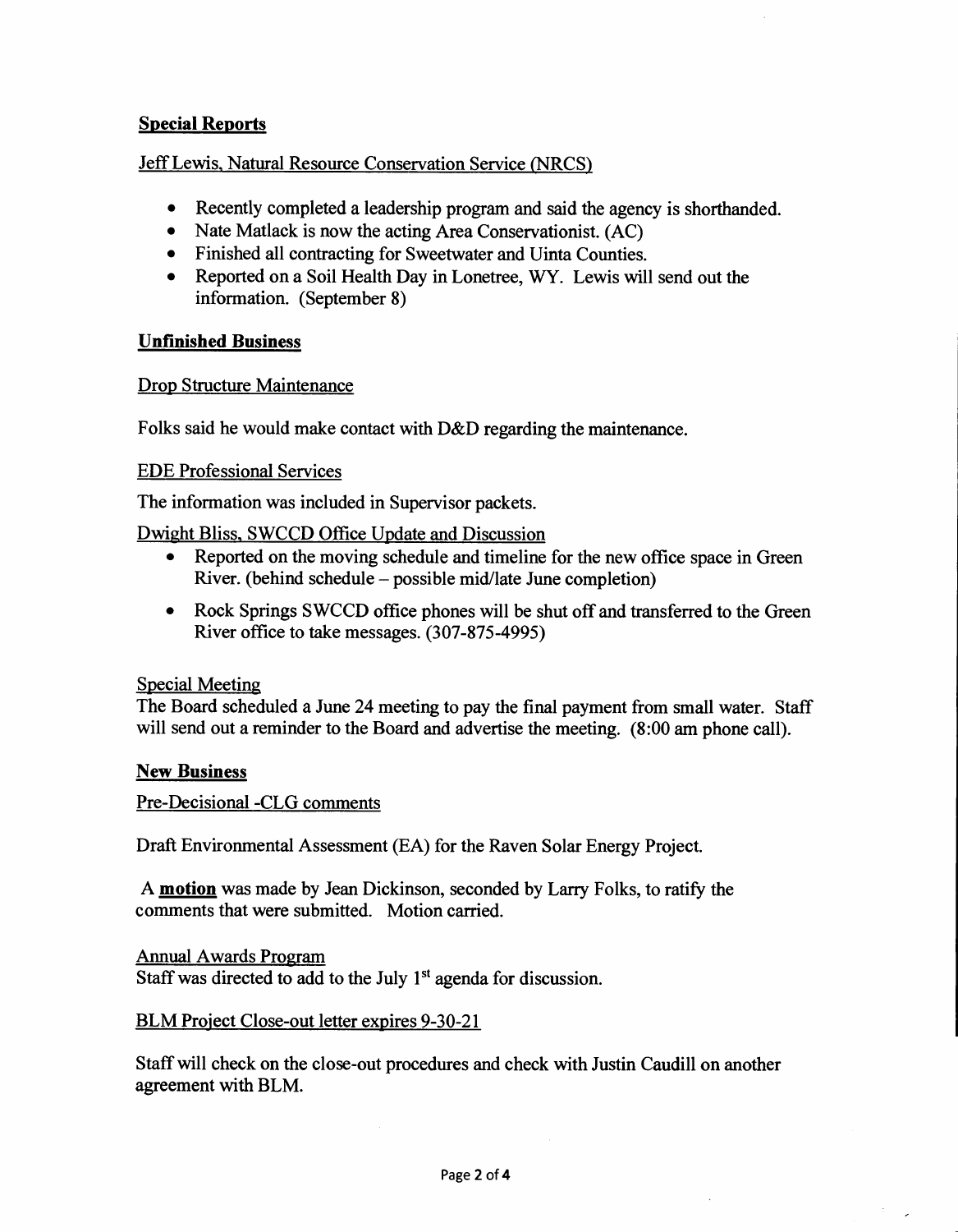# "Letter to Wyoming Leaders" Governor Gordon Letter

Dickinson discussed the letter regarding carbon capture. The District's support of urging the state governor to do whatever is necessary to launch at least one carbon-capture retrofit of a coal-power unit in Wyoming this year. The Coalition of Local Governments (CLG) will be discussing the letter on June 24 in Kemmerer.

A **motion** was made by Jean Dickinson, seconded by Larry Folks, to direct legal to send the letter out on our letterhead. Motion carried. (version 2) Staff will send legal an updated letterhead.

## **Supervisors Reports**

## Tom Burris

• Spoke with the permittees about livestock water projects in Farson.

## Jean Dickinson

• Worked on and reviewing the Governor Gordon Letter.

## Larry Folks

• Reported on contacting D&D for the Drop Structure repair work. Folks said the contractor is tied up and will follow up with them again.

## **Staff Reports**

Karen Pecheny

- Submitted the State Budget to the Wyoming Department of Audit and the county. The budget was due by June 1.
- Continuing to work on the office move and packing the office. Sweetwater County Fire Department will be contacting staff to set up a time to assess the move.
- The Little Snake River Conservation District (LSRCD) requested to meet with the SWCCD Board. Staff was directed to schedule a 2:00 p.m. work session.

#### Information and Education

Governor Gordon statement on the Biden Administration 30x30 Report. The information was included in Supervisor packets.

A **motion** was made by Jean Dickinson, seconded by Larry Folks, to table the executive session meeting until the July 1, Board Meeting. Motion carried.

A **motion was made by Tom Burris, to adjourn the meeting at 6:35p.m. The next meeting will be held on Thursday, July 1, 2021, at 4:00 p.m. at the Sweetwater County Conservation District Office 550 Uinta Drive, Suite E, Green River, WY.**